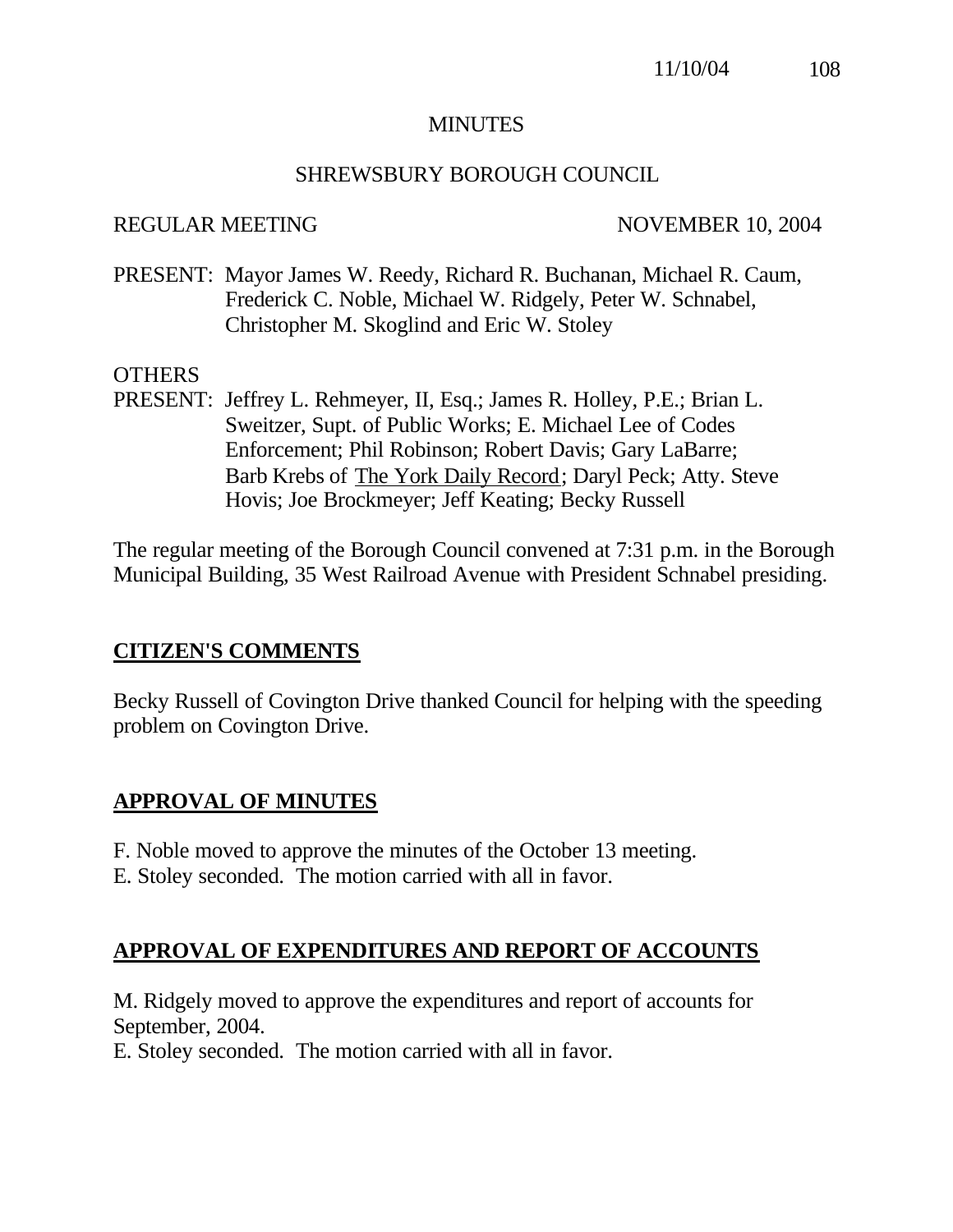# **BILLS**

The bill list was presented for October: General account: check numbers 6385 thru 6436 totaling \$215,830.28; water account: checks numbers 3098 thru 3117 totaling \$13,126.49; sewer account: check numbers 2626 thru 2643 totaling \$130,582.35; highway aid: check number 629 totaling \$877.10.

E. Stoley moved to approve the bill list for October.

F. Noble seconded. The motion carried with all in favor.

# **SUBDIVISION AND LAND DEVELOPMENT BUSINESS**

Covington Ridge Phase III Preliminary Subdivision Plan #2004-5

Two waivers are requested: sidewalks and the length of the cul-de-sac because it's going to be temporary. Stormwater comments are still outstanding. E. Stoley asked for a note to be added to the plan that a few odd-shaped lots were created by the developer and will not receive a variance at a later date.

E. Stoley moved to approve the waiver for the length of the temporary cul-de-sac. M. Caum moved to approve both waivers: sidewalks and length of the temporary cul-de-sac.

C. Skoglind seconded M. Caum's motion. Motion carried in favor with the exception of E. Stoley who favors sidewalks in developments.

E. Stoley moved to approve the preliminary subdivision plan contingent on the comments of Eng. Holley pertaining to stormwater management and satisfaction of any outstanding comments from Codes Enforcement; and contingent on a note being added to the plan that no variance will be approved in the future resulting from any odd-shaped lots that have been created by the developer. R. Buchanan seconded. The motion carried with all in favor.

## **REPORTS**

Codes Enforcement – Mike Lee

A list of complaints and follow-ups was given to the Borough. April's Attic at 60 North Main Street is still putting too much out for display and she has been warned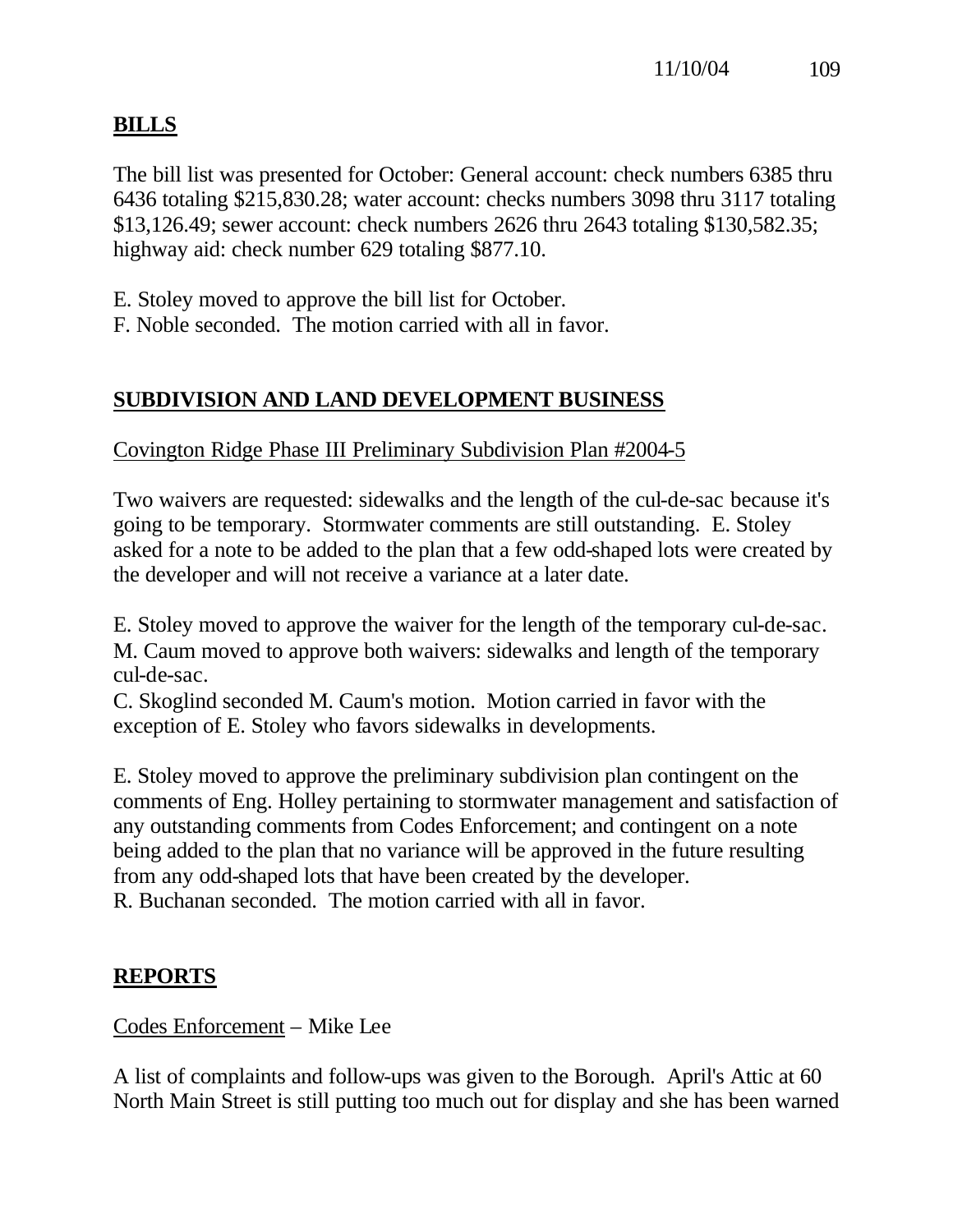three or four times. Before it's turned over to the solicitor a warning letter should be sent to 104 South Main Street about the same problem.

M. Ridgely stated that since Chick-fil-A was so cooperative in their grand opening and did not insist on putting up the inflatable cow, that as soon as Wendy's puts their inflatable cup on the roof, they should receive notification of a violation.

Mike Lee stated his office sent the owner of the new shopping center notice about the temporary signs on the property. Mike is also working with Chick-fil-A to have directional signs put up directing motorists to the north exit at the shopping center and no parking signs at the well entrance road.

## Addition at 346 South Main Street

Mike stated Joe Brockmeyer would like to add in-law quarters. This is allowed in the Residential zone but a land development plan is required. Mike said some other municipalities allow such additions under a hardship ordinance. When the addition is no longer used as a hardship, the kitchen is removed and it reverts back to a single unit dwelling. The owner signs an agreement and it's up to the property owner to tell the Borough when the hardship ceases.

Permission was given to allow Joe Brockmeyer to begin the addition minus the kitchen which will not be allowed until Council amends the zoning ordinance to allow hardships on a case by case basis.

Sol. Rehmeyer will obtain some concepts for review and referral to the Planning Commission.

## Covington Ridge II Runoff Problems

Mike said he and Eng. Holley will meet next week to review the plan prepared by S & A's engineer.

## Weaver Precast

Clean up has taken place and the owners are very cooperative and are attempting to handle the stormwater detention pond issue.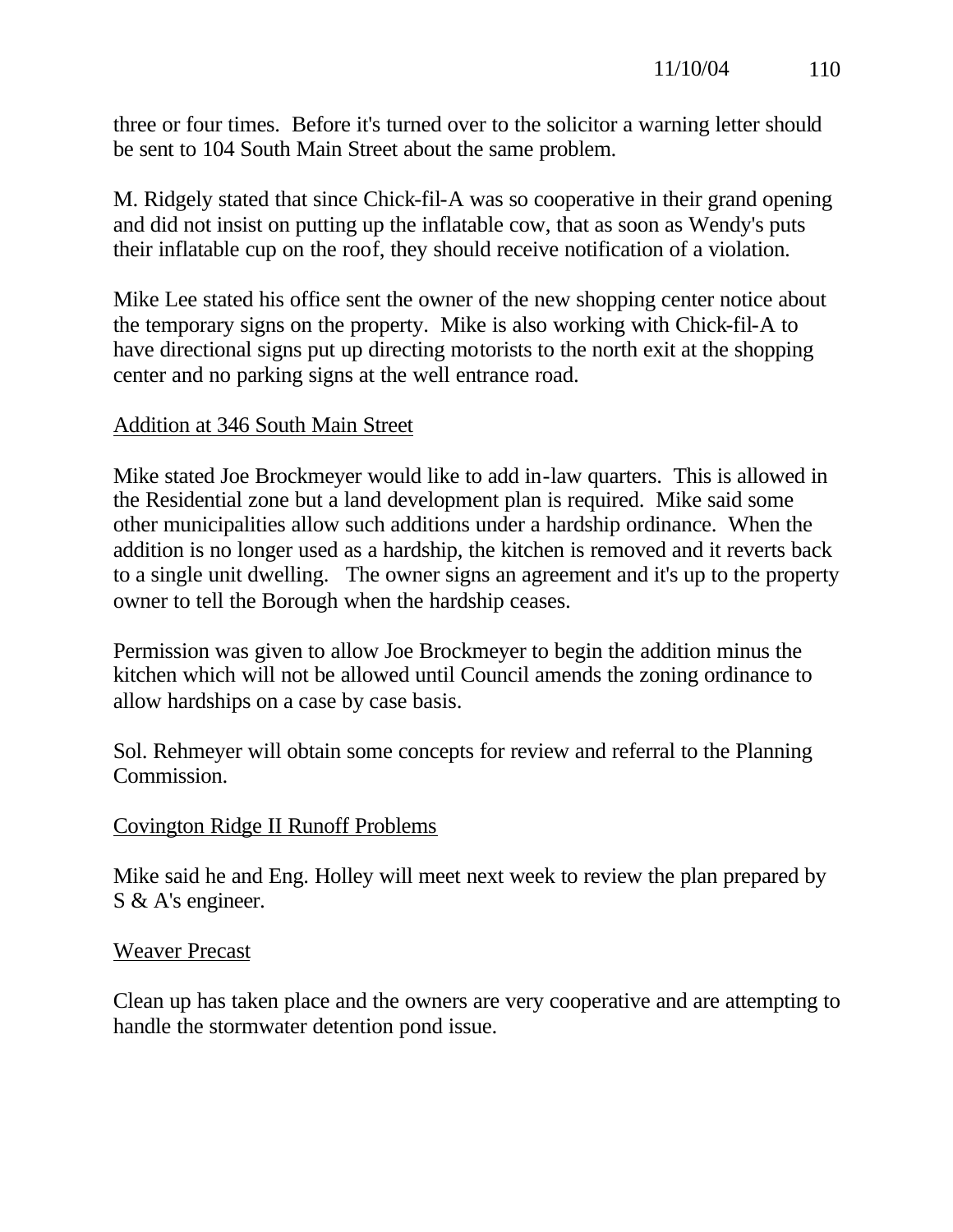## **OTHER REPORTS**

## **Water & Sewer** – Richard R. Buchanan

## Caustic Soda Problem

The Meadow and Blouse wells are continually experiencing caustic soda chemical reactions with deposit buildups in the water lines. The calcium deposits limit production quantities. Alternate solutions to adding caustic soda are being considered. DEP permits would need to be revised.

## Forest Lakes Infiltration

The Public Works Department has started to trace illegal sump pumps and rainspouts in the Forest Lakes and Essex Circle areas. No problems have been found and many of the rainspouts enter the ground and they cannot find the exit location. The Department is investigating the use of smoke testing for next year.

#### Pumphouse Wells

R. Buchanan said a meeting was held last week to discuss whether or not we want to try to convince DEP to allow the same flow that was originally approved. It's very doubtful if DEP will change its mind to allow more flow and Tom Simmons will be contacted to see if the money he was going to spend on the second flume can be diverted toward development of the new water source or put toward upgrading the existing wellhouse. It was the consensus of Council not to pursue the additional flows not approved by DEP as it was felt it would be a waste of time and money and to do what it takes to get the standard requirements met. Tom Simmons is no longer using the services of Paul Miller, hydrogeologist and Eng. Holley will be heading the project.

#### New Water Source

B. Sweitzer will restake the site marked by Paul Miller and the 200 feet radius. A plan needs to be presented to Cornerstone to decide how to proceed next as far as right of ways and the exact location of the wellsite.

## **Public Roads & Lighting** – Christopher M. Skoglind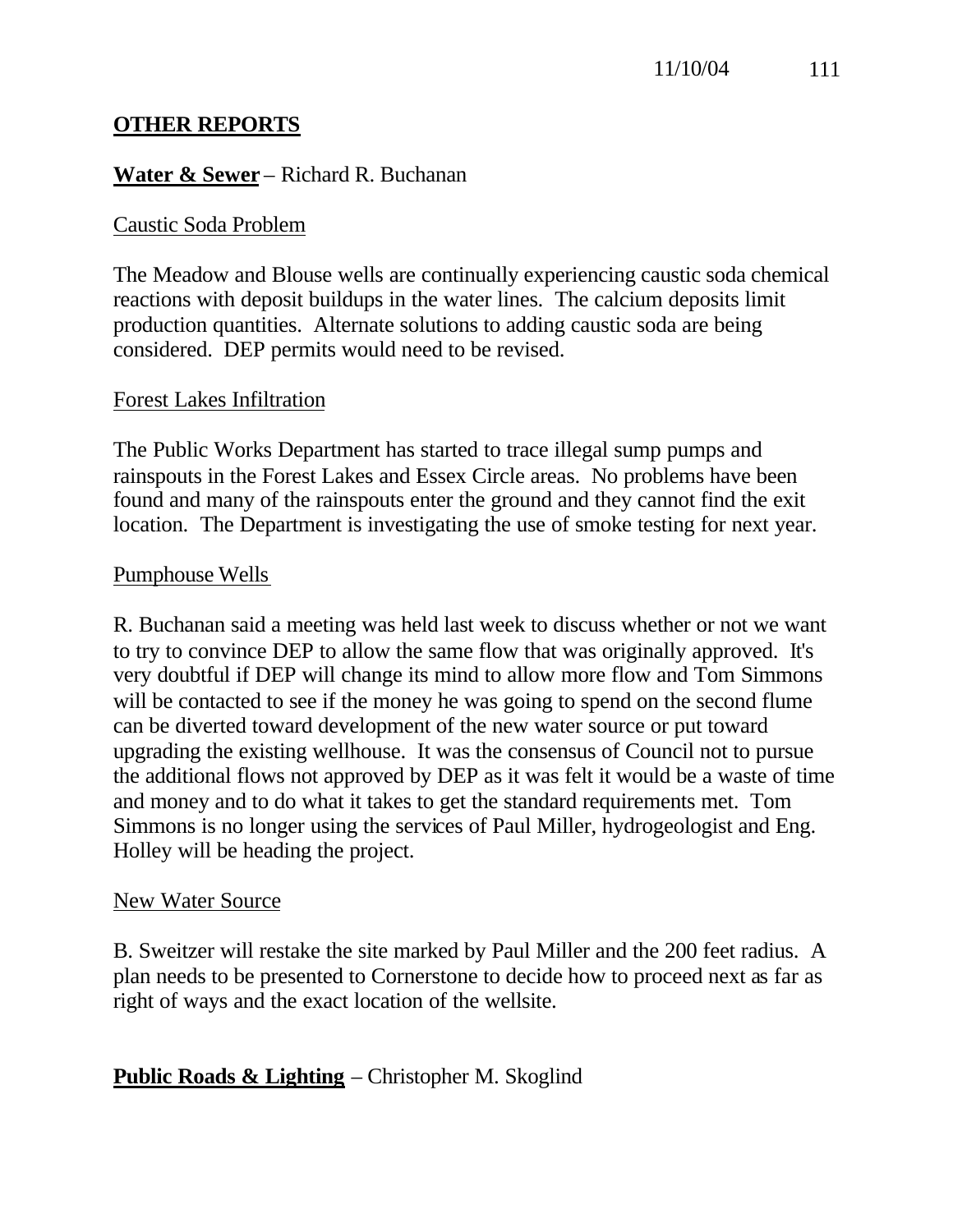#### Children at Play Signs

The Public Works Department installed Slow, Children at Play signs on Old Farm Lane and Covington Drive recently. We will see how the painted-on 25 mph speed limit signs hold up over winter to see if we want to do the same on other streets.

| Remaining Projects on Five Year Plan |  |
|--------------------------------------|--|
|--------------------------------------|--|

Storm Sewer:

| \$17,000 |
|----------|
| \$14,000 |
|          |
|          |
| \$18,600 |
| \$18,500 |
| \$8,000  |
| \$28,000 |
|          |

2005, 2006 and 2007

Whitcraft Lane Hill Street

## Truck Traffic on Route 851

PennDOT called this week to ask that the left arrow sign attached to the top of the warning light at the fire station be taken down and that PennDOT will be installing additional signs on East Forrest Avenue to direct trucks to either turn left or right onto Main Street which is the truck route. Brian will contact PennDOT to ask when they plan to install their signs that the removal of this sign will coincide with their work.

## **Public Lands, Buildings and Finance** – Michael W. Ridgely

Lease with Penn-Mar Organization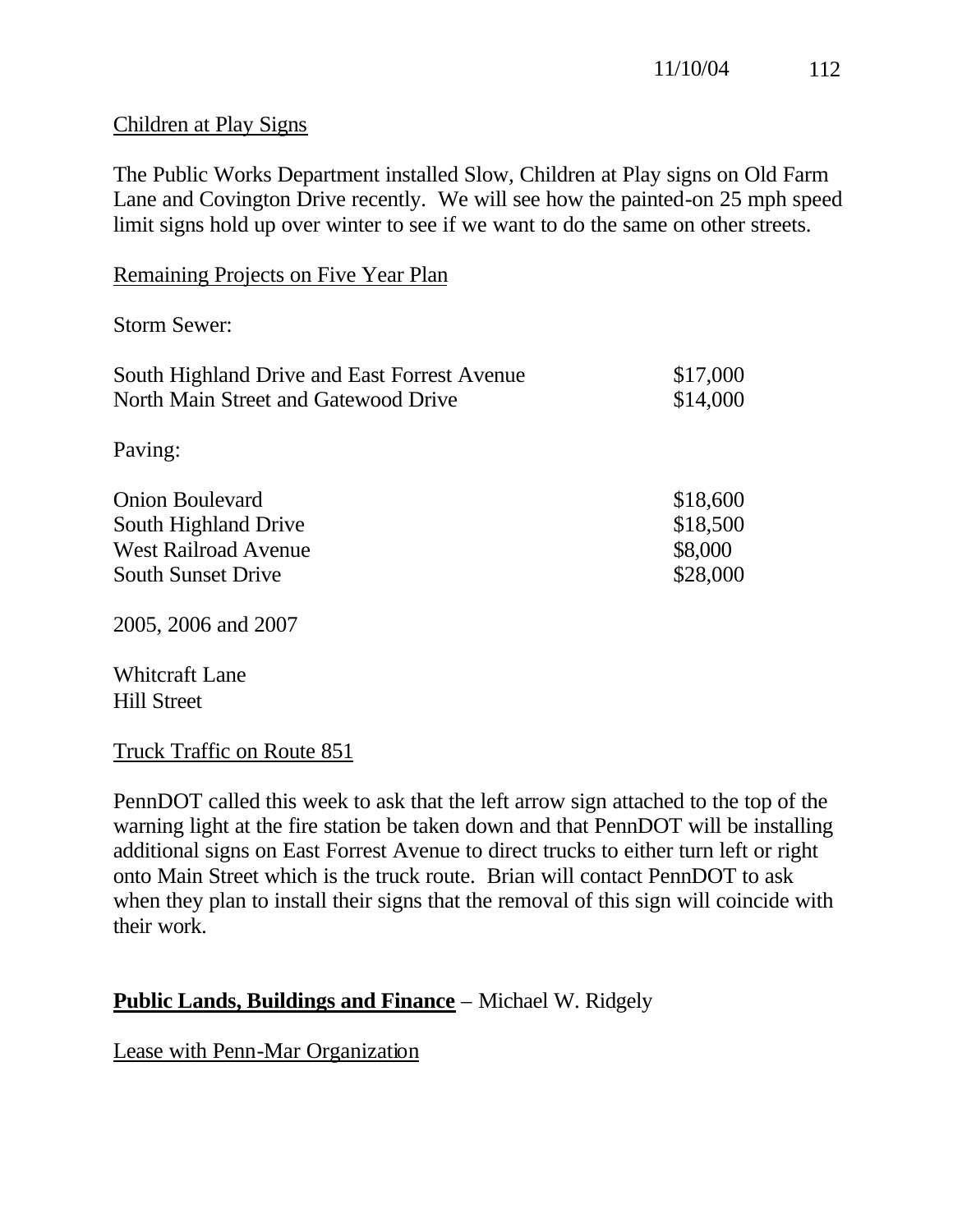The lease is ready to present to Southern Community Services and Penn-Mar Organization once we receive an interior building plan as to how they intend to renovate the former library building. Also, Southern Community Services needs to clarify what their function is and the services they will offer at the building and that they need to come to the Borough for any changes. Eng. Holley will prepare a small plan to attach showing the property covered by the lease, the north side of Railroad Avenue.

F. Noble moved that the lease, with an attached plan showing the property that is covered under the lease, be forwarded to Penn-Mar Organization once we receive the interior building plan and to move forward with negotiations on the lease. M. Ridgely seconded. The motion carried with all in favor.

## Budget

The next budget meeting is next Wednesday, November 17 at 7:00 p.m.

## Congestion During Voting

C. Skoglind stated there was congestion at the front door this past election with people leaving as others were waiting at the door to get in to vote. Perhaps it would be better if the voting machines were placed on the other side of the room so that when people left they would be directed to leave via the north end doors.

# **ENGINEER'S REPORT**

## Speed Limit Signs

Eng. Holley stated that legally no other signs may be placed on the speed limit sign poles.

## Treatment Plant and DEP

Eng. Holley said the fight that New Freedom Borough had with DEP is on hold as DEP did not have the information they were required to obtain. More stringent requirements are being set to cut down on phosphorous and nitrogen and it's possible that in the future New Freedom may be back fighting against another upgrade to the plant.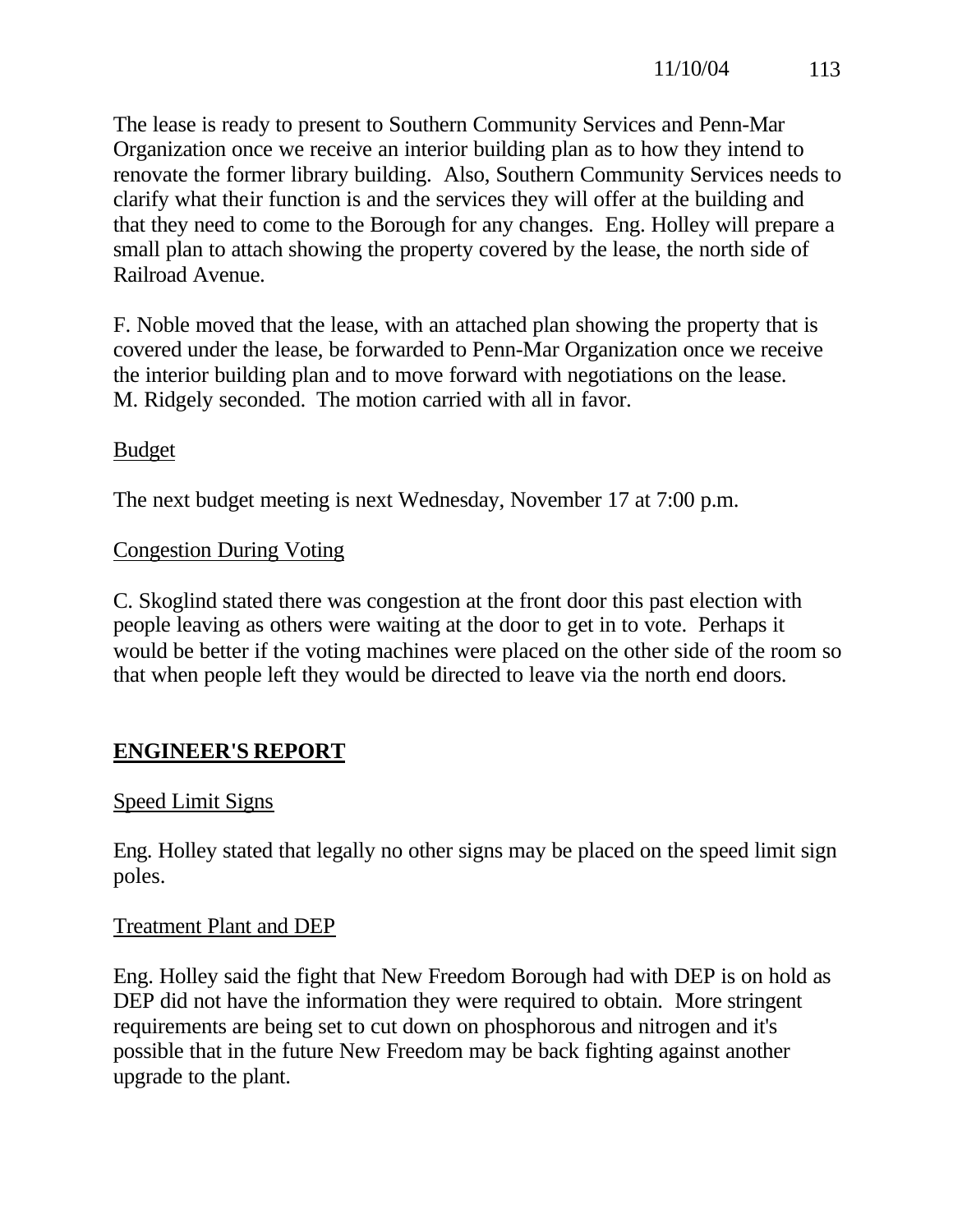#### Sewage Plan Exemption for Eitzert Farm

E. Stoley moved to approve the signing of the Sewage Plan Exemption for the Eitzert farm. M. Ridgely seconded. The motion carried with all in favor.

#### Market Square Traffic Signal

In response to our letter asking for left-turn arrows in all four directions, PennDOT said a traffic study is needed before approval will be given. Eng. Holley contacted the York County Planning Commission about the study and if they can't do the study, he will get proposals from other firms.

#### New Treatment Plant in Tolna

Eng. Holley said a sewage treatment plant will be built privately in the Tolna area. We will not loose any customers but we will trade EDUs in one plant to use in another. A lot of details need to be resolved.

#### **SOLICITOR'S REPORT**

#### New Freedom 1998 Sewer Bond Refinancing

Daryl Peck of Concord Public Finance and Attorney Steve Hovis presented the Results of Bank Proposals and Comparison to Bond Issue dated November 8 and the Wachovia Bank Proposal for the 2004 Note Issue. A meeting was held on October 15 and at that time the plan was to proceed with another bond financing. Since that time, the New Freedom Authority decided to go with a Bank Note with Wachovia Bank at 3.43% to get a better savings. The net savings is \$136,437.90. Discussion ensued regarding the \$62,000 in Issuance Costs and the fact that Council was just presented with the figures at tonight's meeting with no time to review beforehand.

M. Caum moved to adopt Ordinance 2004-9 to guarantee our share of the sewer bonds in the principal amount of \$4,032,000.00. C. Skoglind seconded. Roll call vote:

| <b>Buchanan</b> | yes, in favor |
|-----------------|---------------|
| Caum            | yes, in favor |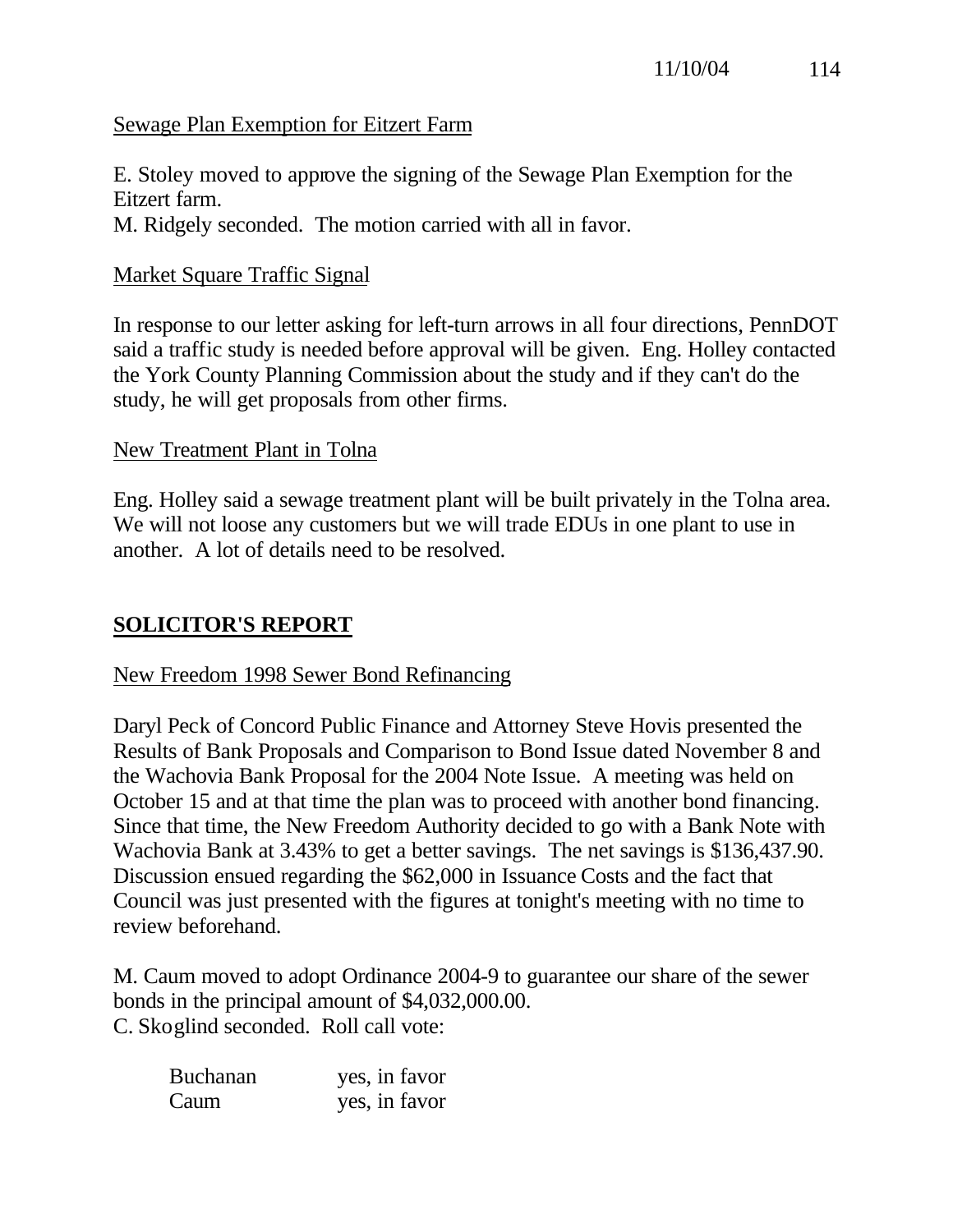| Noble    | yes, in favor                       |
|----------|-------------------------------------|
| Ridgely  | yes, in favor                       |
| Skoglind | yes, in favor                       |
| Stoley   | yes, in favor, opposed to high fees |
| Schnabel | yes, in favor                       |

#### Right of Way Agreement for New Maintenance Building

E. Stoley moved to authorize the signing of the Easement Agreement with St. Paul's Reformed Church of Shrewsbury and Christ Evangelical Lutheran Cemetery Association and the Borough.

F. Noble seconded. The motion carried with all in favor.

## Marvel/Wallen Property Dispute

This matter is still on hold pending settlement between the parties.

## Windy Hill Road Manhole Issue

Sol. Rehmeyer sent a letter to PennDOT about their failure to timely notify the Borough of the intension to pave Windy Hill Road and several of our manholes were paved over. We will do nothing at this time unless an emergency requires us to uncover the manholes.

## Changing Definition of Shopping Center

As a result of a recent zoning hearing for a recreational establishment in a commercial zone, Council will consider amending the definition of shopping center to include establishments other than retail stores such as health clubs, etc.

An executive session was called at 10:47 p.m. to discuss a pending litigation issue. The meeting was reconvened at 11:12 p.m.

## **Public Safety, Welfare and Personnel** – Frederick C. Noble

## Hiring of Office Employee

E. Stoley moved to hire Shirley Shaw as an office employee. M. Ridgely seconded. The motion carried with all in favor.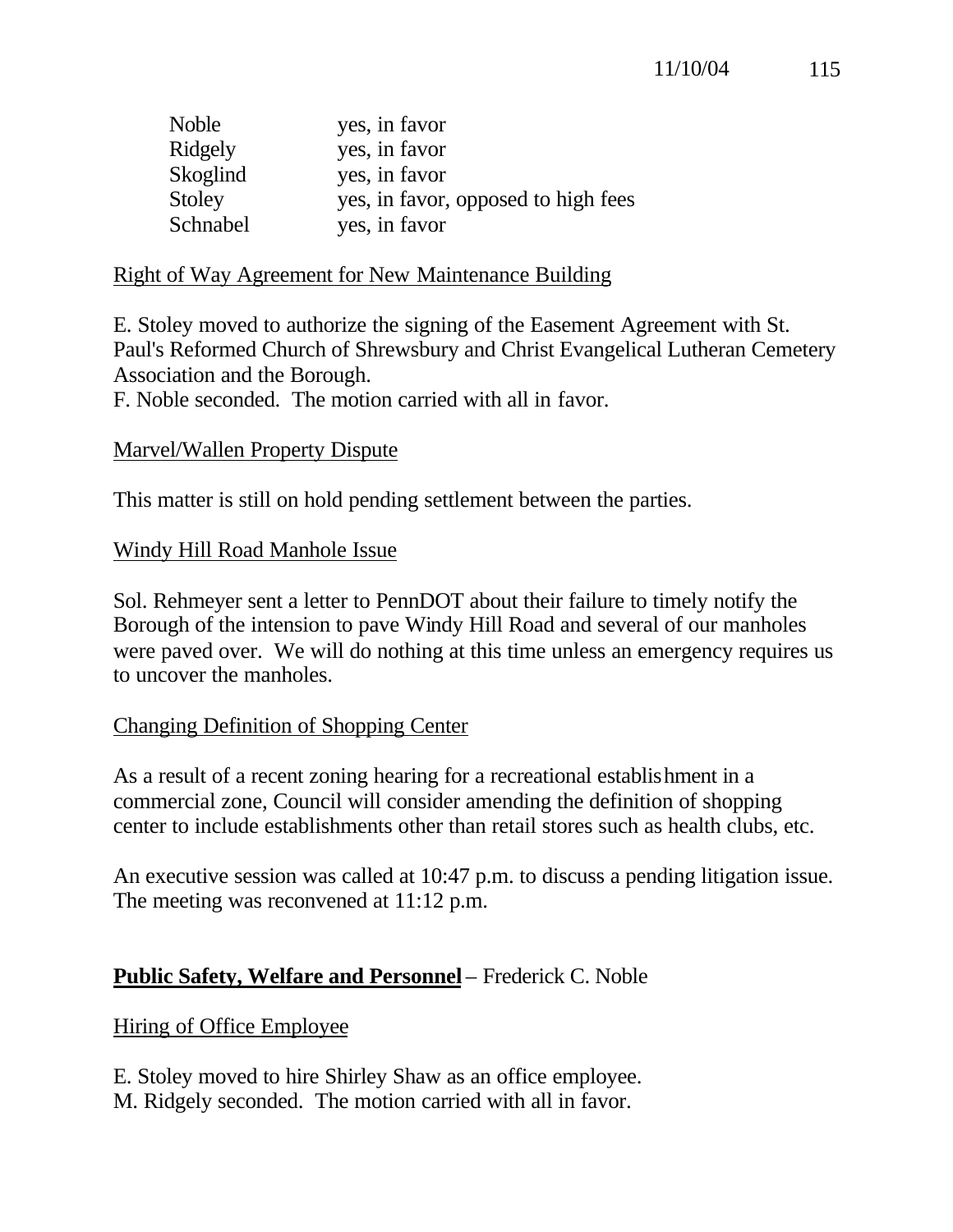#### New Auditor

The Secretary is still receiving quotes. A quote received from one auditor did not include work required under the new GASB 34 laws and will be revised.

## **Secretary's Report** – Cindy L. Bosley

Reminder about the annual appreciation dinner this Friday evening.

## **York Area Tax Bureau** – Frederick C. Noble

The budget has been approved.

## **Planning Commission/Regional Planning Commission** – Eric W. Stoley

Regional Planning Commission did not meet. E. Stoley said Council will need to find a replacement for him next year as he can't make a lot of the meetings.

## **Subdivision, Land Development and Zoning** – Eric W. Stoley

The Committee met with Phil Robinson to review Covington Ridge III.

#### Rule Regarding How Notice is Given for Zoning Hearings

The Zoning Hearing Board set a policy at their November 4 meeting that notices for zoning hearings may be sent by regular mail, mailed 15 days prior to the hearing date.

Eitzert Plan

The staff review will be on December 8.

## **Southern Regional Police** – Richard R. Buchanan